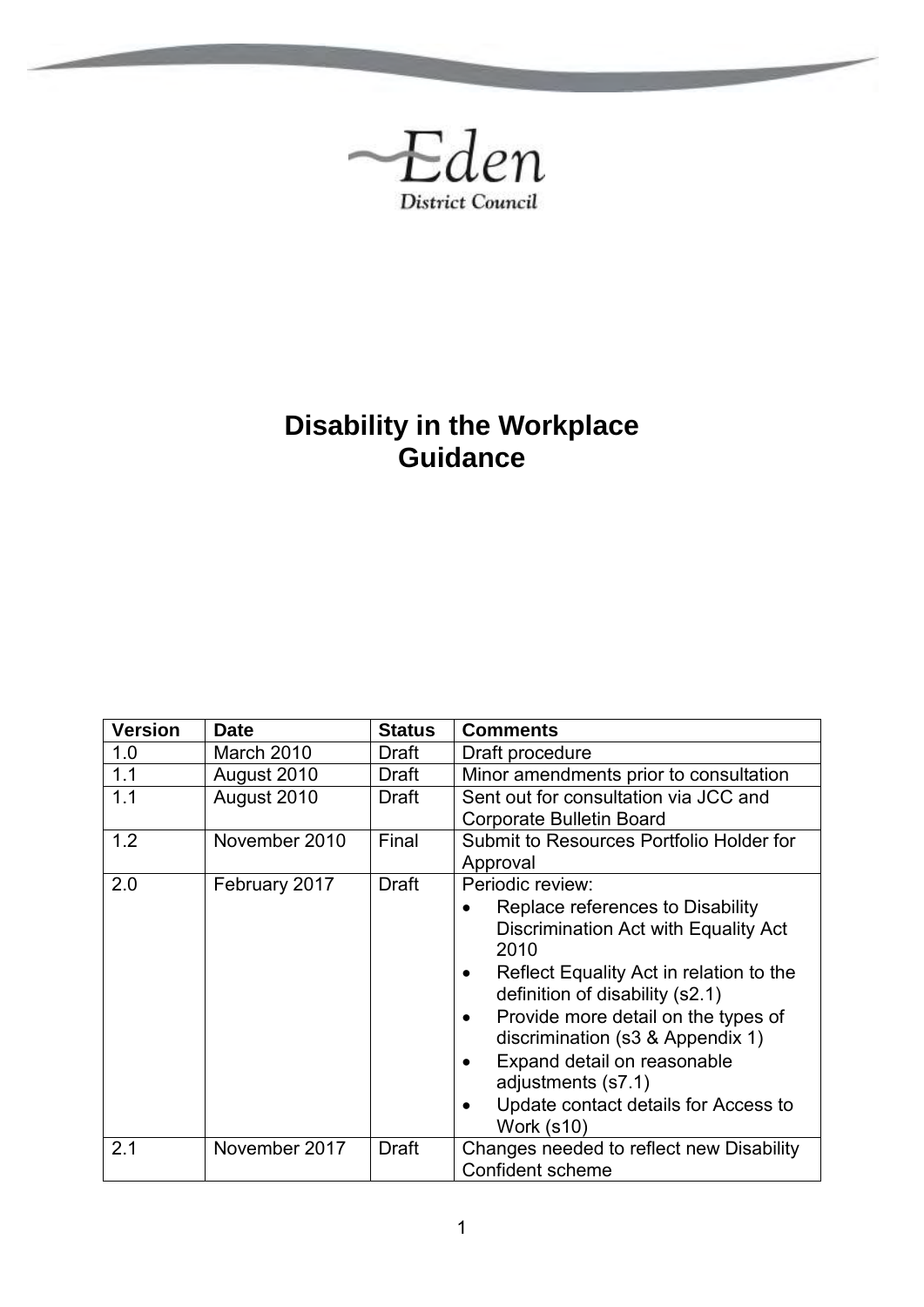## **Contents**

## Page

| 1.             |     |                                                          |  |  |
|----------------|-----|----------------------------------------------------------|--|--|
| 2.             |     |                                                          |  |  |
|                | 2.1 |                                                          |  |  |
| 3.             |     |                                                          |  |  |
| 4.             |     |                                                          |  |  |
|                | 4.1 |                                                          |  |  |
|                | 4.2 |                                                          |  |  |
| 5.             |     |                                                          |  |  |
| 6.             |     |                                                          |  |  |
|                | 6.1 |                                                          |  |  |
|                | 6.2 |                                                          |  |  |
| 7 <sub>1</sub> |     | Assisting Employees with a Disability During Employment6 |  |  |
|                | 7.1 |                                                          |  |  |
|                | 7.2 |                                                          |  |  |
| 8.             |     |                                                          |  |  |
| 9.             |     |                                                          |  |  |
| 10.            |     |                                                          |  |  |
| Appendices     |     |                                                          |  |  |
| 1              |     |                                                          |  |  |
| $\overline{2}$ |     | How to Declare Your Disability - Self Declaration Form14 |  |  |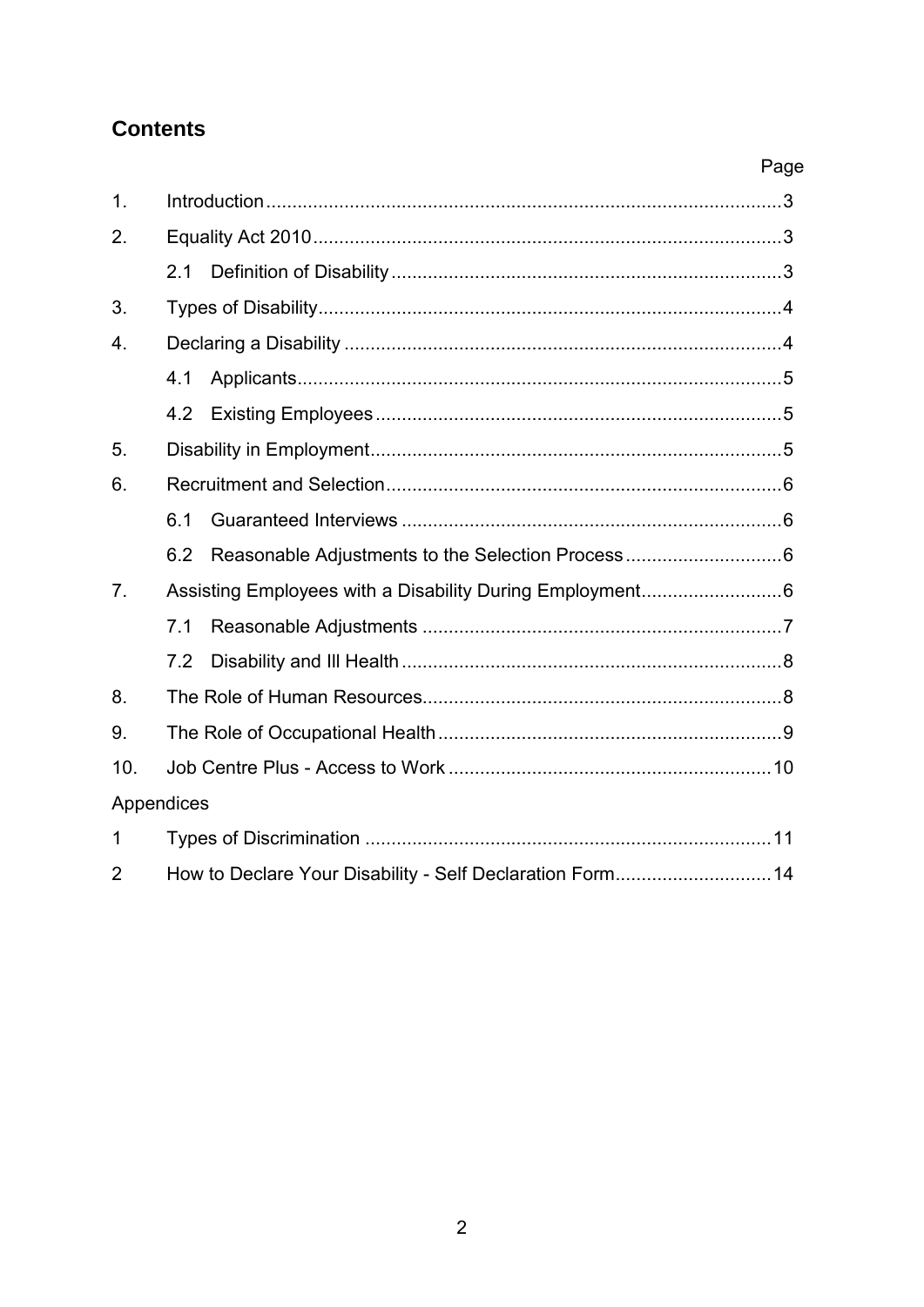## **1. Introduction**

Individuals with a disability are protected from discrimination in both employment and access to services and facilities. This guide includes the information regarding employment that managers will need to know to ensure that they are complying with the Equality Act 2010. In doing so we will also ensure that the Council is able to deliver its services in an enlightened and informed way.

Eden District Council aims to be an equal opportunity employer and is determined to ensure that no employee receives less favourable treatment on the grounds of a protected characteristic, or is disadvantaged by conditions or requirements which cannot be shown to be justifiable, on the grounds of a protected characteristic.

As a public body, the Council is keen to ensure that its workforce is representative of the district it serves and it is therefore committed to attracting and retaining the skills of individuals who have a disability.

## **2. Equality Act 2010**

The Equality Act 2010 contains measures designed to reduce the discrimination faced by individuals with a protected characteristic. One of the protected characteristics covered by the Act is disability.

The Act, which applies to all UK employers, makes it unlawful to discriminate against employees (including workers) because of a mental or physical disability.

#### **2.1 Definition of Disability**

The Equality Act definition of disability is very wide and so people that you might not think of as having a disability, or may not even think of themselves as having a disability, are protected. The Act covers people with a current disability and people who have had a disability in the past (this applies even if they recovered before the Act came in to force).

A person is disabled if they have 'a physical or mental impairment' which has 'a substantial and long-term adverse effect' on their 'ability to carry out normal day-today activities'.

It may be helpful to break this down and consider the components:

**Impairment** - may be a physical or mental impairment, or both. While impairments which are visible can be easy to identify, there can be others which are not obvious for example, some mental health conditions.

**Long-term** - lasting at least a year, or likely to be for the rest of the person's life or recur.

**Substantial adverse effect** - more than minor, but it may fluctuate or change, and may not be present all the time.

**Normal day-to-day activities** - not defined by the Act, but in and out of the workplace they are taken to be common things for most people. For example, in employment, they might include interacting with colleagues, using a computer, writing, following instructions, keeping to a timetable, sitting down, standing up, driving, lifting and carrying everyday objects.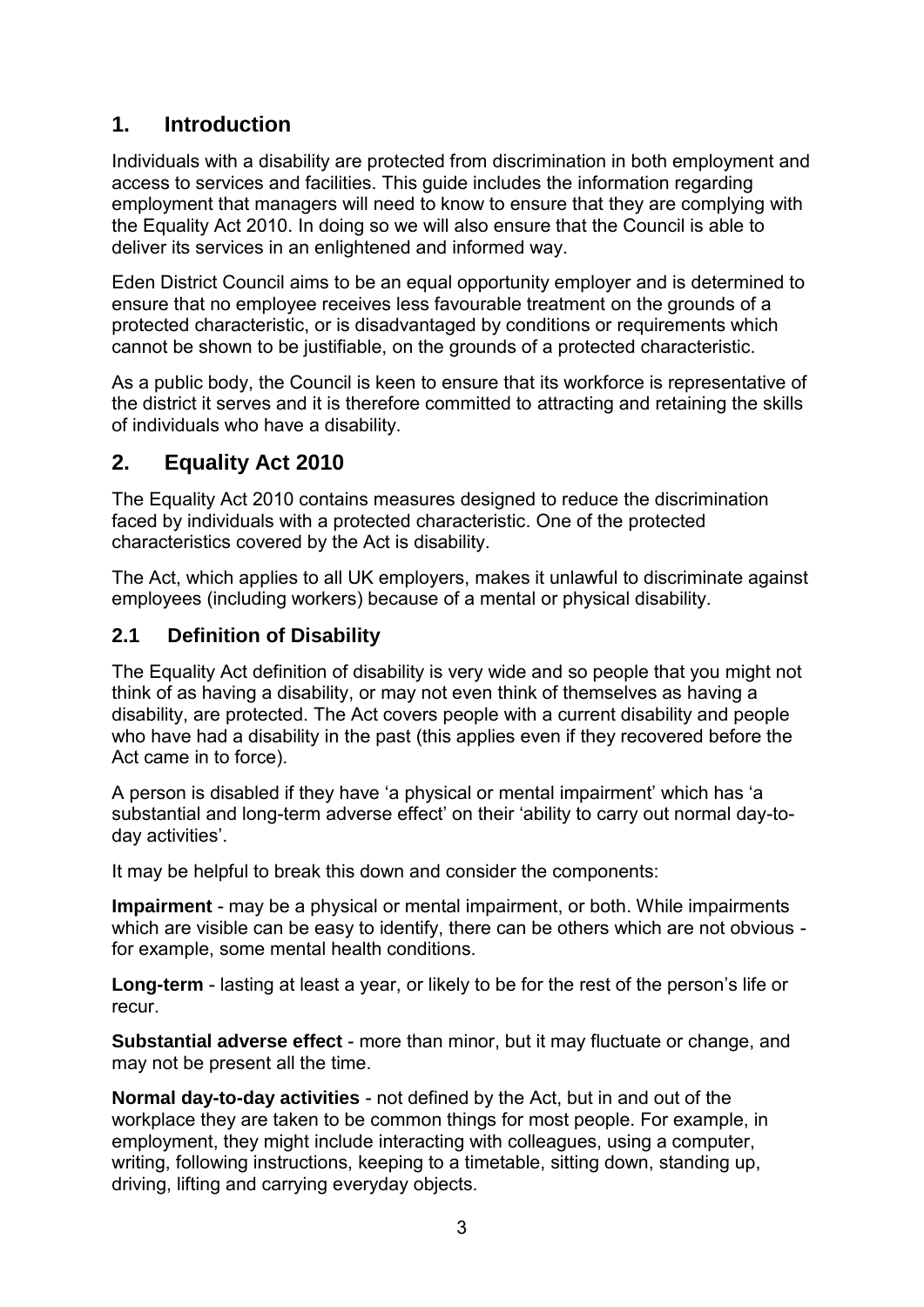This broad definition means that it is likely that an increasing number of people will consider themselves as having a disability.

In addition, certain conditions are automatically considered to be a disability without having to meet the definition in the Act. These include cancer, HIV infection, multiple sclerosis, blindness, severe sight-impairment, sight-impairment or partiallysightedness.

Some conditions are specifically excluded from the Act as an impairment. For example, addiction to alcohol, nicotine and any other substance (unless the addiction is the result of medically-prescribed drugs or treatment). However, for example, while the alcoholism itself would not be an impairment, if it led to cirrhosis of the liver, the disease of the organ could be an impairment if it had a substantial and long-term adverse effect on day-to-day activities. Other excluded conditions include pyromania, kleptomania, hay fever, and a tendency to be abusive physically or sexually. But these, too, can be a complicated area where other circumstances in an individual case can mean the exclusion does not apply.

Ultimately, only the courts can say if a particular individual is defined as disabled under the legislation.

Further advice and guidance on the interpretation of the definition of a disability is available from the Human Resources section.

### **3. Types of Discrimination**

There are four main types of discrimination within the protected characteristic of Disability under the Equality Act 2010:

- Direct discrimination
- Indirect discrimination
- Harassment
- Victimisation

There are two additional types which apply solely to this protected characteristic:

- Discrimination arising from disability
- Failure to make 'reasonable adjustments'

More details on the various types of discrimination can be found in Appendix 1.

### **4. Declaring a Disability**

Eden District Council encourages job applicants and existing employees to declare any disability that they may have as this allows the organisation to take appropriate action eg to ensure any necessary workplace support is in place, to assess any workplace risks that may be exacerbated as a result of the particular disability etc.

Wherever possible, the individual's wishes in relation to confidentiality will be observed. However, the Council has a duty of care to its employees and where the declaration of a disability leads it to consider that the health and safety at work of the employee or their colleagues could be compromised, it may be necessary to take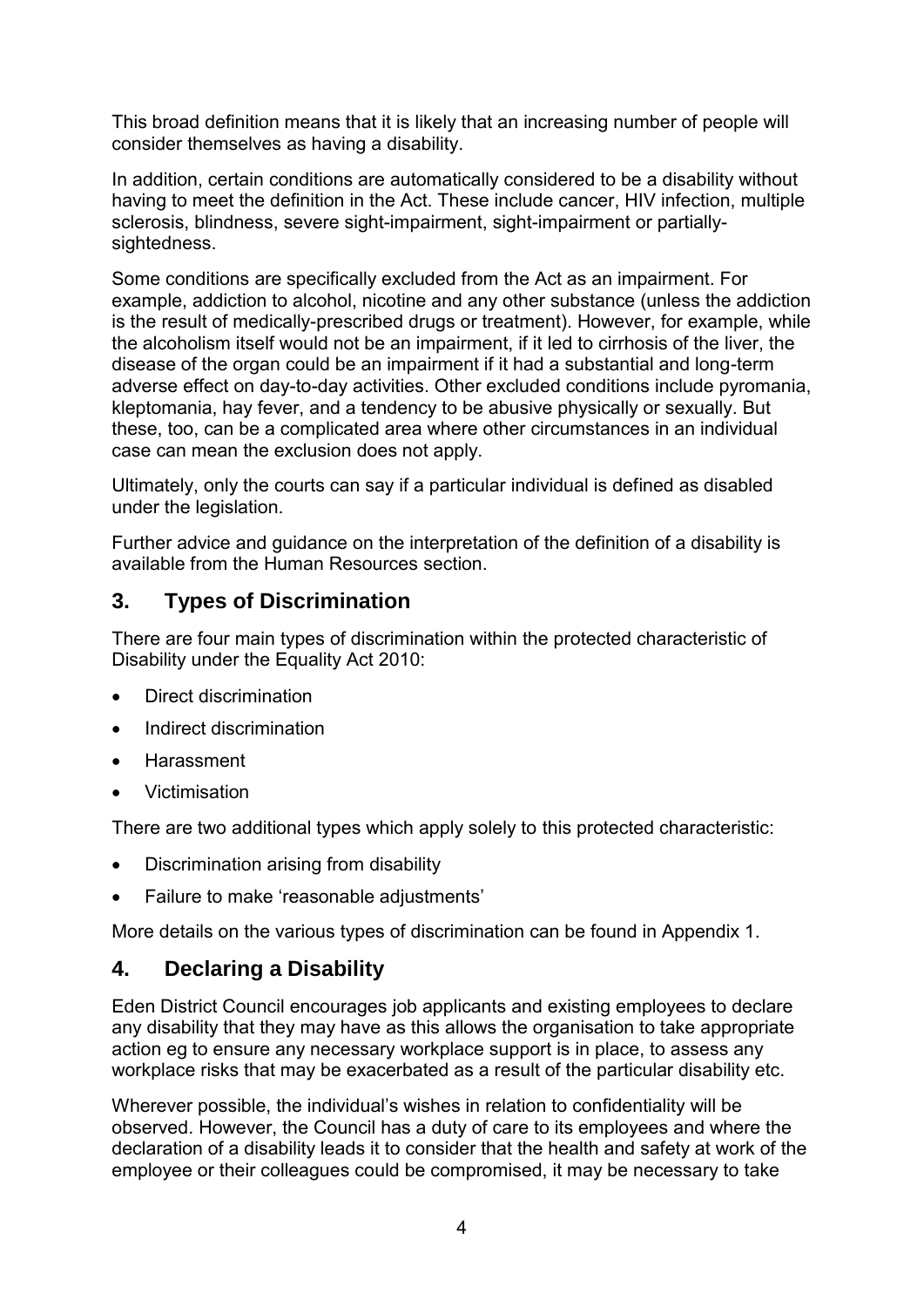appropriate action. This could include gaining advice from the Council's occupational health provider or disclosing certain information to the employee's manager to allow them to provide the necessary support.

### **4.1 Applicants**

Eden District Council's application form includes an equal opportunities monitoring form which applicants are encouraged to complete.

The equal opportunities monitoring form allows an individual to inform the Council if they have a disability.

## **4.2 Existing Employees**

Given that the equal opportunities monitoring form is not mandatory, it is possible for an individual to join the Council as an employee without having disclosed a disability. In addition to this, an employee may acquire a disability during their employment and wish to notify the Council of this. For this reason a number of methods of declaration have been created for existing employees.

An existing employee of the Council can declare a disability to the Human Resources section at any time. A pro-forma for this purpose has been attached at Appendix 2.

On a bi-annual basis the Human Resources section issues employees with a copy of the personal data held on their employee file in an effort to ensure the data is still accurate. This process provides employees with a further opportunity to inform the Council of a disability that they may have.

## **5. Disability in Employment**

It is unlawful for an employer to discriminate against a person with a disability in all areas of recruitment and employment, ie applicants who have a disability as well as employees are covered by the provisions of the Act. Areas of recruitment and employment affected include induction, training, promotion and transfer, job specification, advertisement of vacancies, selection of applicants and terms and conditions of service.

It is unlawful for an employer to refuse to give a job to a person with a disability, to dismiss such a person or to treat them less favourably than other people in any way, simply because of the disability. Doing so is what is known as direct discrimination. An employer who makes assumptions about what a person with a disability can and can't do without asking them might be directly discriminating against them.

It is also unlawful for an employer to treat a person with a disability less favourably than a comparator person who does not have a disability if the reason for the less favourable treatment is related to their disability, without very good reason or justification. A reason relating to the disability might be the person's ability to do the job because of their disability or sickness absence record. An employer won't be able to show that they have a good reason not to give someone a job, to dismiss them, or to treat them worse in some way if they haven't first considered reasonable adjustments that might help the person to do the job.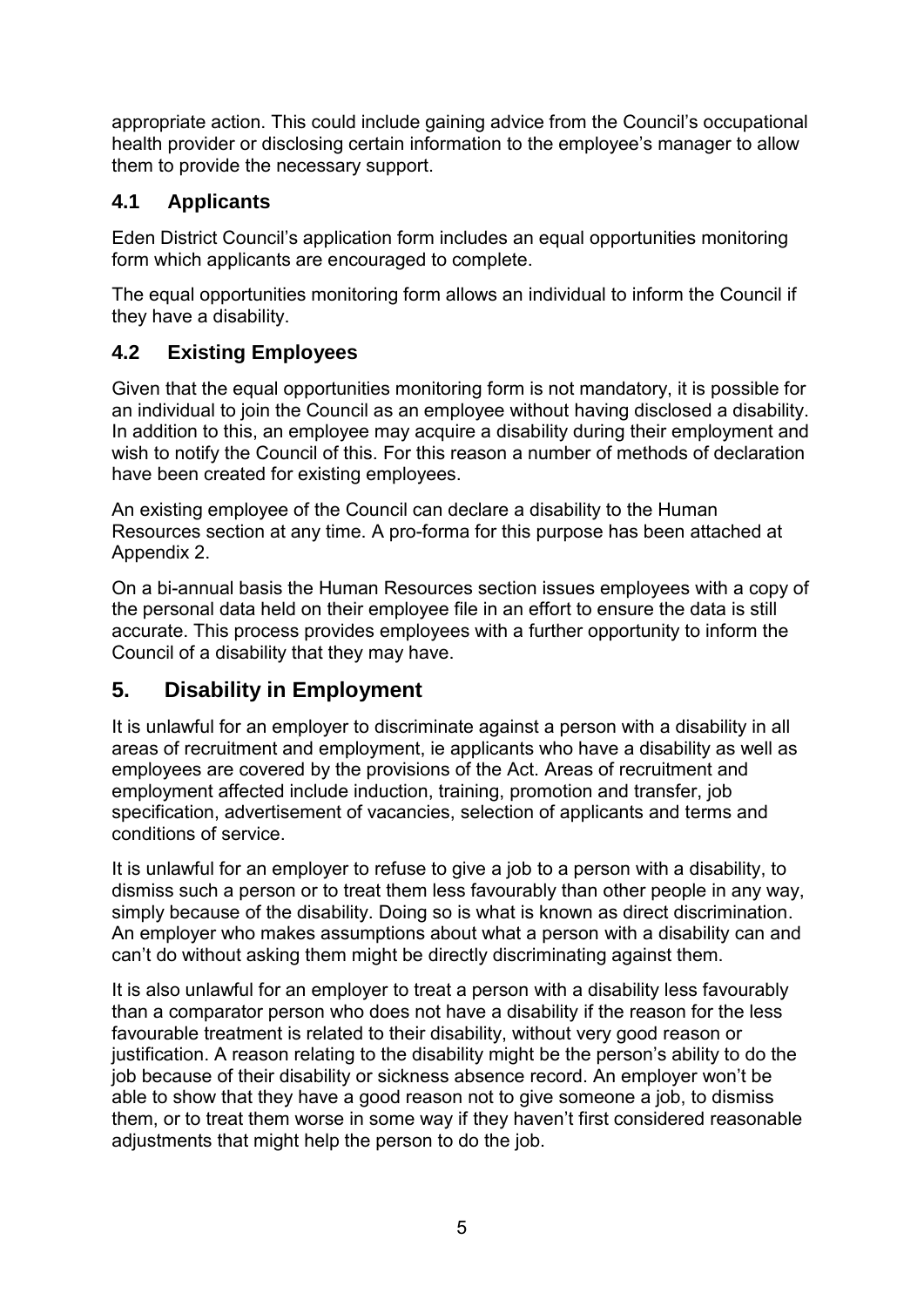The Equalities Act requires employers to make changes to help people with disabilities at work. These are known as 'reasonable adjustments' and are covered in more detail later in this guidance.

## **6. Recruitment and Selection**

The Council has a Recruitment and Selection Policy as well as a Manager's Guide to the recruitment and selection process. The following information supplements those documents.

It is important to remember that the Council selects employees on merit alone ie the best person for the post based on the job description and person specification. The fact that a candidate has a disability should have no bearing on the selection process.

### **6.1 Guaranteed Interviews**

Eden District Council is a Disability Confident employer which means that we have undertaken an assessment and meet the criteria set out by the Department for Work and Pensions (DWP). Applicants with disabilities who meet the essential criteria for a post will be guaranteed and offered an interview.

### **6.2 Reasonable Adjustments to the Selection Process**

When applicants are invited to interview they are asked to advise the Council of any adjustments they need in order to participate in the selection process. Adjustments could include the following:

- Holding the interview in a location that has wheelchair access;
- Provision of an induction loop for candidates who have a hearing impairment;
- Adjustments to any practical assessments to take account of a disability.

The aim of such adjustments is to provide a level playing field for candidates with disabilities.

Recruiting managers are required to make such reasonable adjustments wherever possible. For further information, please see the later section of this guidance relating to Reasonable Adjustments.

## **7. Assisting Employees with a Disability During Employment**

There may be a number of circumstances where assistance is required for an employee who has a disability. These may include the following:

- Where an applicant with a disability is successfully appointed to a post within the Council;
- Where an employee acquires a disability during the course of their employment with Eden District Council;
- Where an employee chooses to declare a pre-existing disability to the Council at some point during their employment.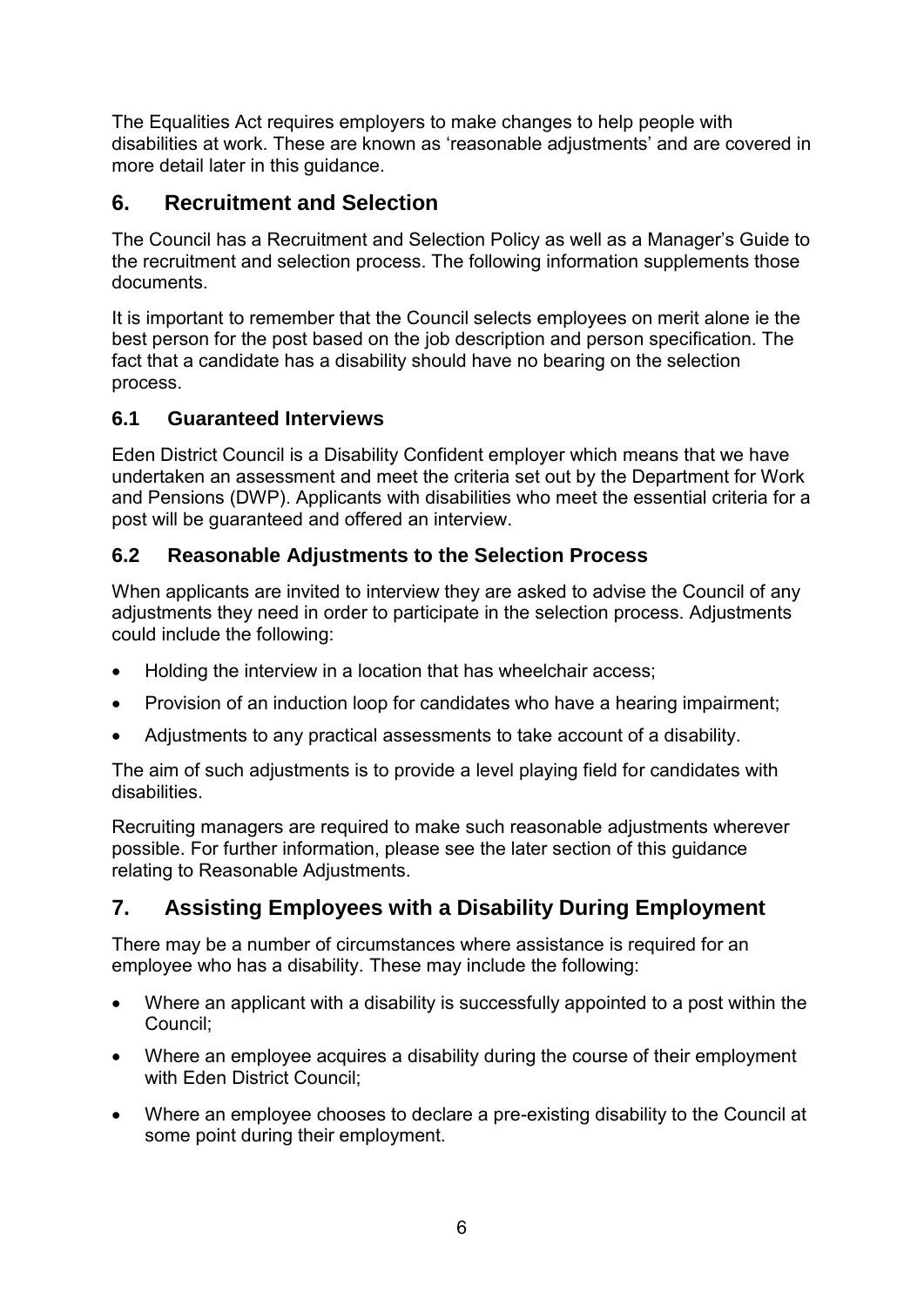In such circumstances, the aim of the Council is to take supportive measures that will allow it to retain the skills, knowledge and experience of the employee wherever possible.

When considering supportive measures or adjustments, making assumptions about an employee's disability and how this might impact on their ability to undertake their role should be avoided. Instead, dialogue between the manager and the employee, supported by an HR adviser and the Council's occupational health provider, should take place to gain factual information in relation to the adjustments that may be required in order to allow the employee to effectively fulfil the duties of their role.

#### **7.1 Reasonable Adjustments**

Employers have a duty to make 'reasonable adjustments' in order to reduce or remove any substantial disadvantage caused to a person with a disability by providing equipment, making adaptations or employment arrangements.

Failure to make a reasonable adjustment in relation to a person with a disability will constitute unlawful discrimination. This could lead to a costly employment tribunal claim and also damage the reputation of the Council as a fair and reasonable employer.

The nature of the employer's activities and the size of their undertaking can be taken into account when looking at whether it is reasonable for an employer to make an adjustment in relation to a disabled person. In relation to size however, it is likely that Eden District Council would be looked at as a whole rather each department/section being viewed separately.

Examples of the kinds of adjustments that may be considered are:

- Changing working hours;
- Changing work location;
- Allowing absences for rehabilitation;
- Acquiring or modifying equipment:
- Reallocating part of a job.

Adjustments may be required on a temporary or permanent basis.

Many adjustments don't cost anything at all - just a change in attitude, but for others that do involve a cost, the Government Access to Work scheme is likely to be able to help. This includes substantial financial assistance for making reasonable adiustments.

Whilst an employer has a legal duty to make reasonable adjustments, there may be times when suggested changes are unreasonable and it can lawfully refuse to make them. Whether any suggested adjustments are actually reasonable depends on an assessment of factors including:

- are they practical for the employer to make?
- does the employer have the resources to pay for them?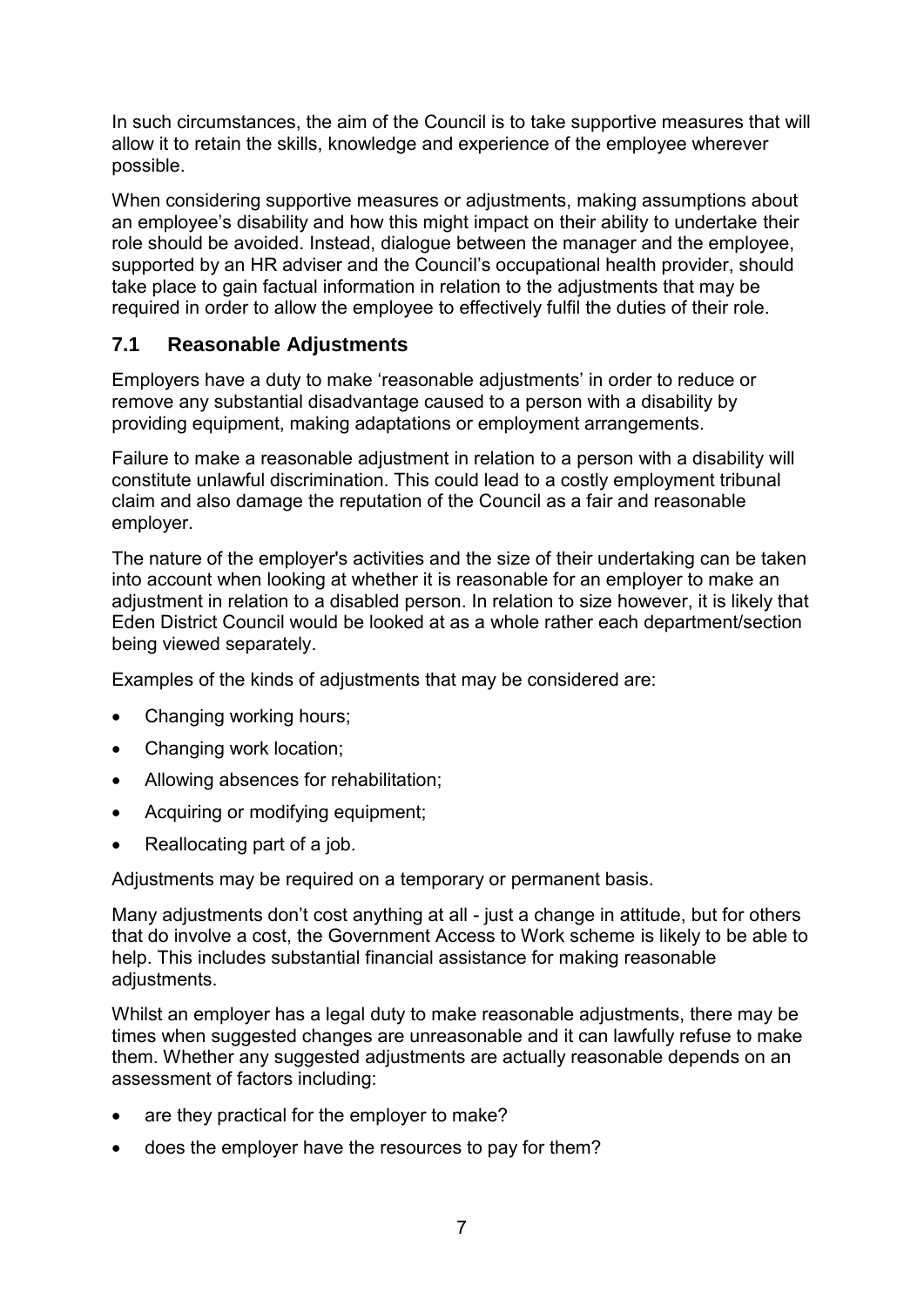- will they be effective in overcoming or reducing the 'disadvantage' in the workplace?
- will they have an adverse impact on the health and safety of others?

As each situation is likely to be different, it is advisable to contact the HR section for guidance on whether possible adjustments are reasonable. Advice from the Council's occupational health provider may also be gained to provide clarity in this area.

#### **7.2 Disability and Ill Health**

Whilst it is not always the case, disability can lead to ill health and, in order to ensure such matters are managed in a fair and consistent manner, the Council has an Absence Management Policy. Please refer to this for further details on this topic.

#### **8. The Role of Human Resources**

HR are able to offer advice and information on disability issues concerning current employees and applicants and to ensure that the Council meets its corporate objectives and ensures minimum compliance with employment related disability legislation and good practice. This includes:

- Enabling managers to make informed decisions about employment issues for people with disabilities;
- Providing advice to enable managers to comply with the requirements of the Equality Act;
- Enabling managers to focus on a person's abilities rather than their disability;
- Making every effort to retain employees who become disabled:
- Enabling managers to understand and overcome assumptions and stereotypes which can exist when employing people with disabilities:
- Giving specific advice on recruiting and interviewing people with disabilities;
- Advising managers and staff on appropriate behaviour and language when interacting with people with disabilities;
- Ensuring compliance with the DWP Disability Confident Employer scheme eg ensuring that disabled applicants are guaranteed an interview where they meet the essential criteria of the job specification;
- Providing signposting to advice on 'reasonable adjustments' as specified in the Equality Act:
	- To raise managers' awareness of specialist aids and equipment which may be made available in the workplace;
	- $\circ$  To make managers aware of how to go about adapting buildings and equipment to meet the needs of people with disabilities;
	- To advise managers on alterations to working hours, place of work, job content, practical assessments etc;
	- Allocation of training;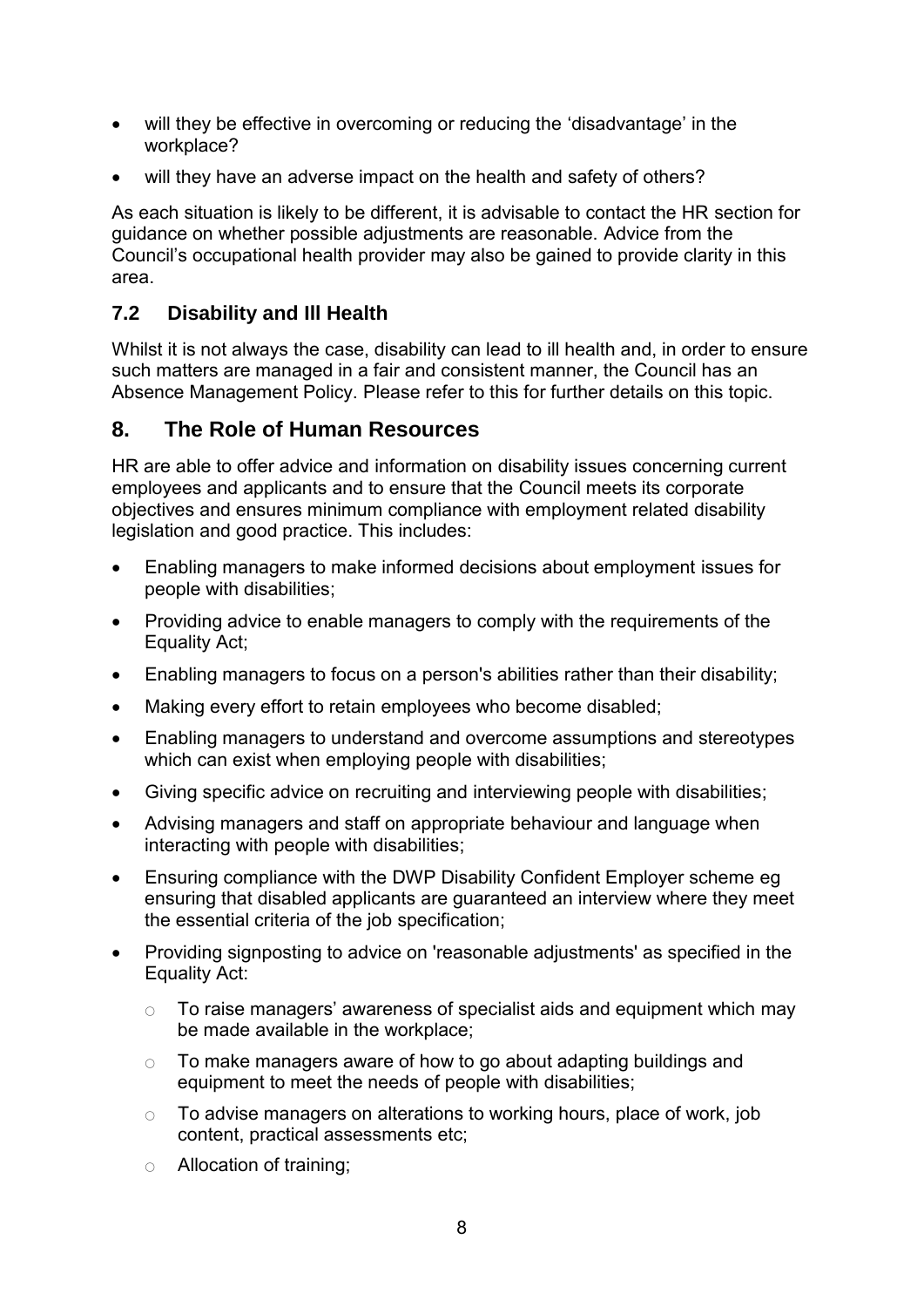- Supervision.
- Providing information on and negotiating with Jobcentre Plus on Access to Work funding. This is normally used to buy expensive equipment that is deemed to be a reasonable adjustment. The Access to Work fund can also be used to pay for transport to get a disabled employee to and from the workplace;
- Taking action to ensure that all employees develop an appropriate level of disability awareness.

#### **9. The Role of Occupational Health**

The role of the Occupational Health Service is to:

- Process pre-employment questionnaires to assess the extent of the effect of any medical conditions whilst also assessing the work environment and work practices to determine whether any reasonable adjustments can be made to accommodate the person's disability;
- Assess whether an employee is likely to meet the definition of having a disability under the Equality Act and provide advice relating to reasonable adjustments;
- Undertake confidential medical enquiries following referrals from the Council where an employee has had a continuous period of ill health or is still attending work and not coping at the same level due to ill health;
- Provide professional advice and recommendations to enable the employee to return to work or to have sustained regular attendance and satisfactory performance at work.

### **10. Job Centre Plus - Access to Work**

Jobcentre Plus provides information and advice to employers to support them in the adoption of good employment policies and practices in the recruitment, retention, training and career development of people with disabilities.

Support is provided through Disability Employment Advisers and Access to Work.

Disability Employment Advisers are employment specialists, who are usually based in Jobcentre Plus offices or Jobcentres and who work in partnership with external organisations of and for people with disabilities.

Access to Work Advisers have specialist knowledge of the Access to Work programme which provides support to people with disabilities and their employers to help overcome work related obstacles associated with disability. The programme might pay towards equipment, adapting premises or a support worker. It can also pay towards the cost of getting to work if the individual is not able to use trains or buses.

Further information can be found on the Gov.uk website: https://www.gov.uk/access-to-work

Access to Work must be contacted by the employee rather than the employer. Employees wishing to explore the help available from Access to Work can call or email the Access to Work team: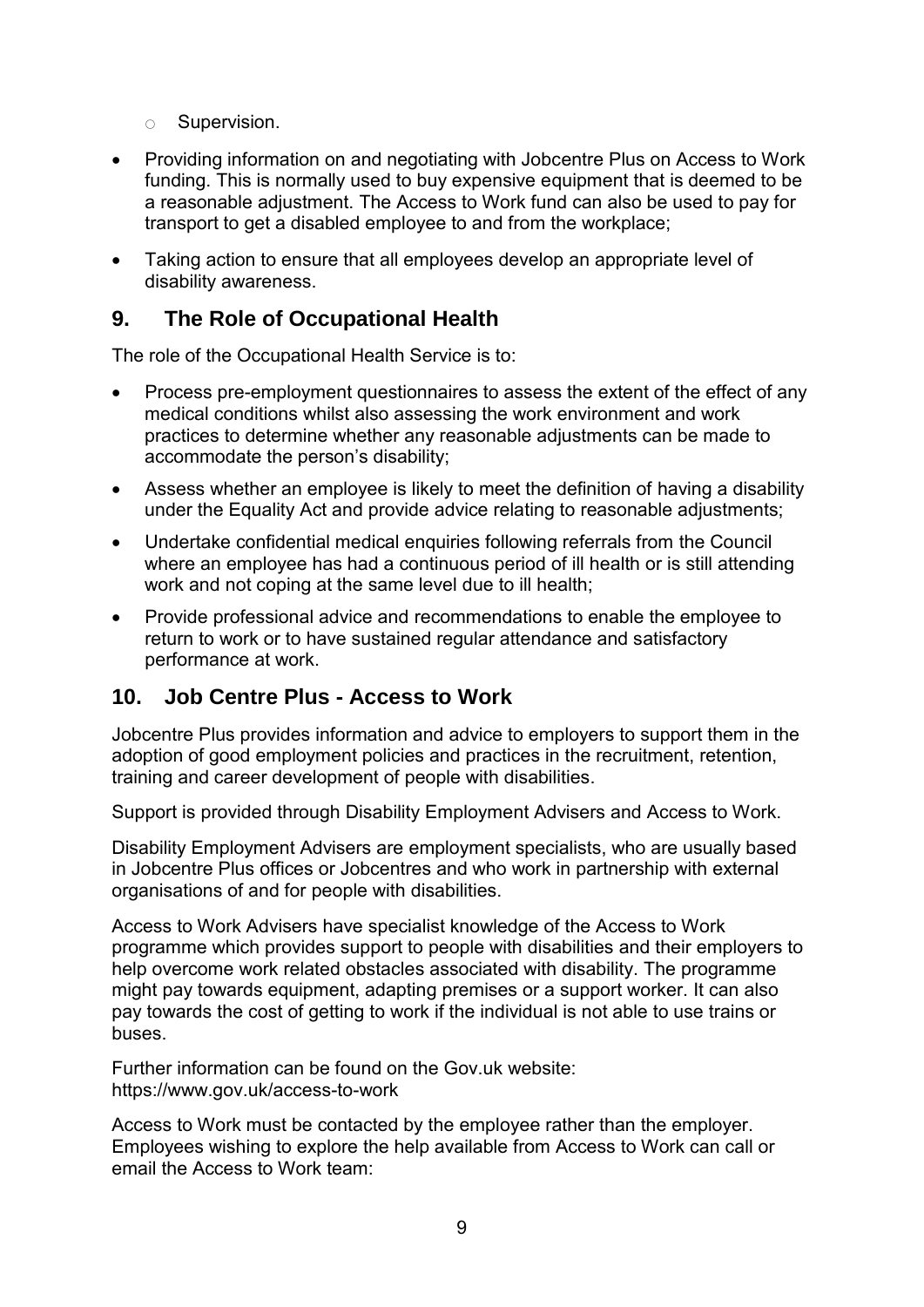#### **Access to Work: atwosu.london@dwp.gsi.gov.uk**

#### Telephone: **0345 268 8489** Textphone: **0345 608 8753**

When contacting Access to Work, it may be helpful for the employee to have the following information to hand:

- their National Insurance number;
- the workplace address, including postcode;
- the name, email address and work phone number of a workplace contact, for example their manager or the HR team;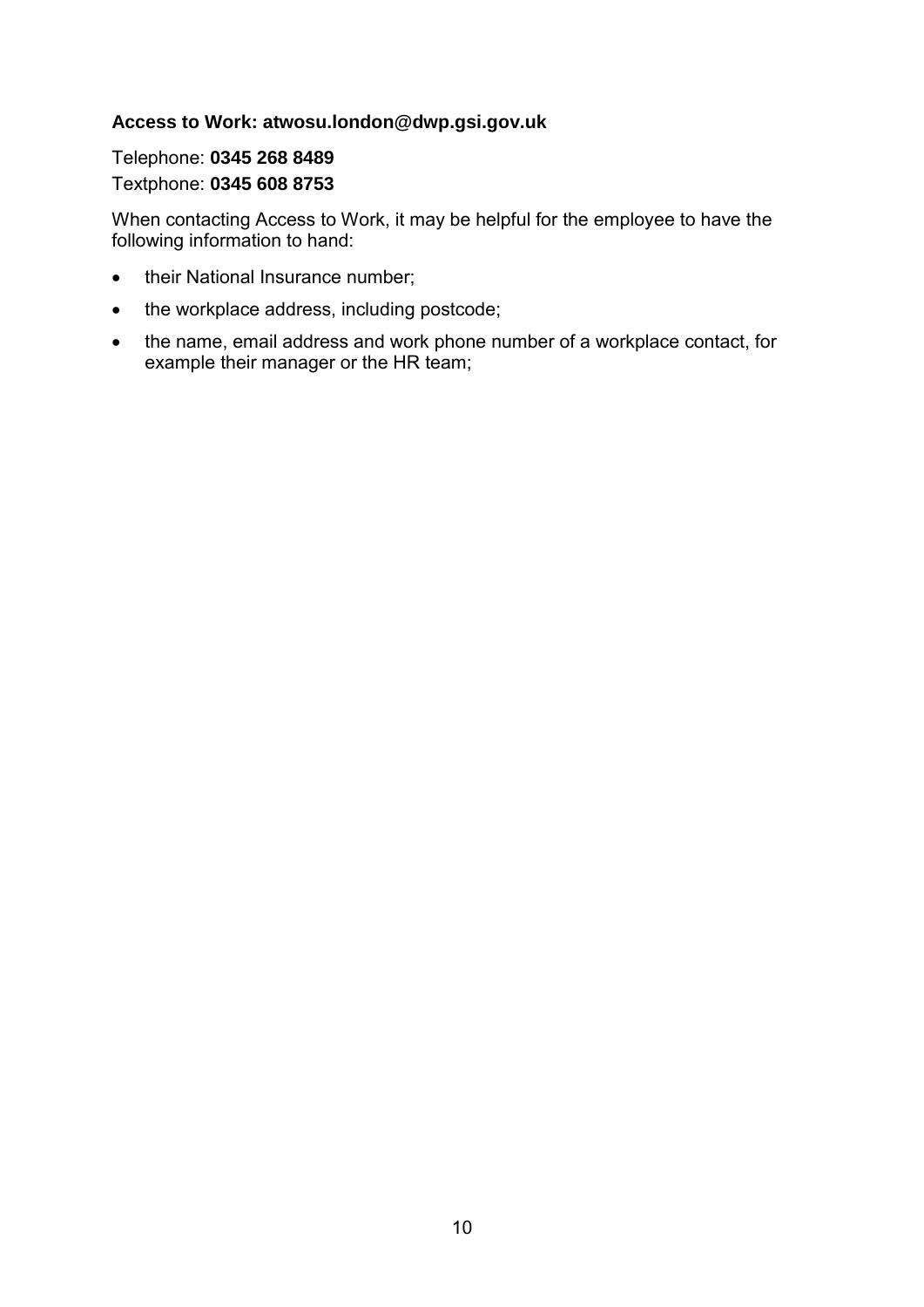## **Appendix 1**

#### **Types of Discrimination**

#### **Direct Discrimination**

This breaks down into three different types of direct discrimination where someone is treated less favourably than others because of:

- their disability this is ordinary **direct discrimination;**
- the disability of someone they are associated with, such as a friend, family member or colleague - this is **direct discrimination by association;**
- how they are perceived that they are believed to have a disability. Regardless of whether this perception is correct or not, this would be **direct discrimination by perception.**

Direct discrimination in all its forms could, for example, involve a decision not to employ someone, to dismiss them, withhold promotion or training, offer poorer terms and conditions or deny contractual benefits because of disability. In almost all circumstances, it cannot be justified and would be unlawful.

#### **Indirect Discrimination**

This type of discrimination is usually less obvious than direct discrimination and can often be unintended. In law, it is where a provision, criterion or practice is applied equally to a group of employees/job applicants, but has (or will have) the effect of putting those who share a certain protected characteristic at a particular disadvantage when compared to others in the group, and the employer is unable to justify it.

An employee or job applicant claiming indirect discrimination must show how they have been personally disadvantaged, as well as how the discrimination has or would disadvantage other employees or job candidates with the same protected characteristic.

The Equality Act does not define a 'provision, criterion or practice'. However, in the workplace, the term is most likely to include an employer's policies, procedures, rules and requirements, whether written down or not. Examples might include recruitment selection criteria, contractual benefits, a redundancy scoring matrix or any other work practice.

In some limited circumstances, indirect discrimination may be objectively justified if the employer can prove it is 'a proportionate means of achieving a legitimate aim'.

In attempting to demonstrate 'a proportionate means of achieving a legitimate aim', an employer must show:

- there is a legitimate aim such as a good business reason, however cost alone is unlikely to be considered sufficient **and**
- the actions are proportionate, appropriate and necessary.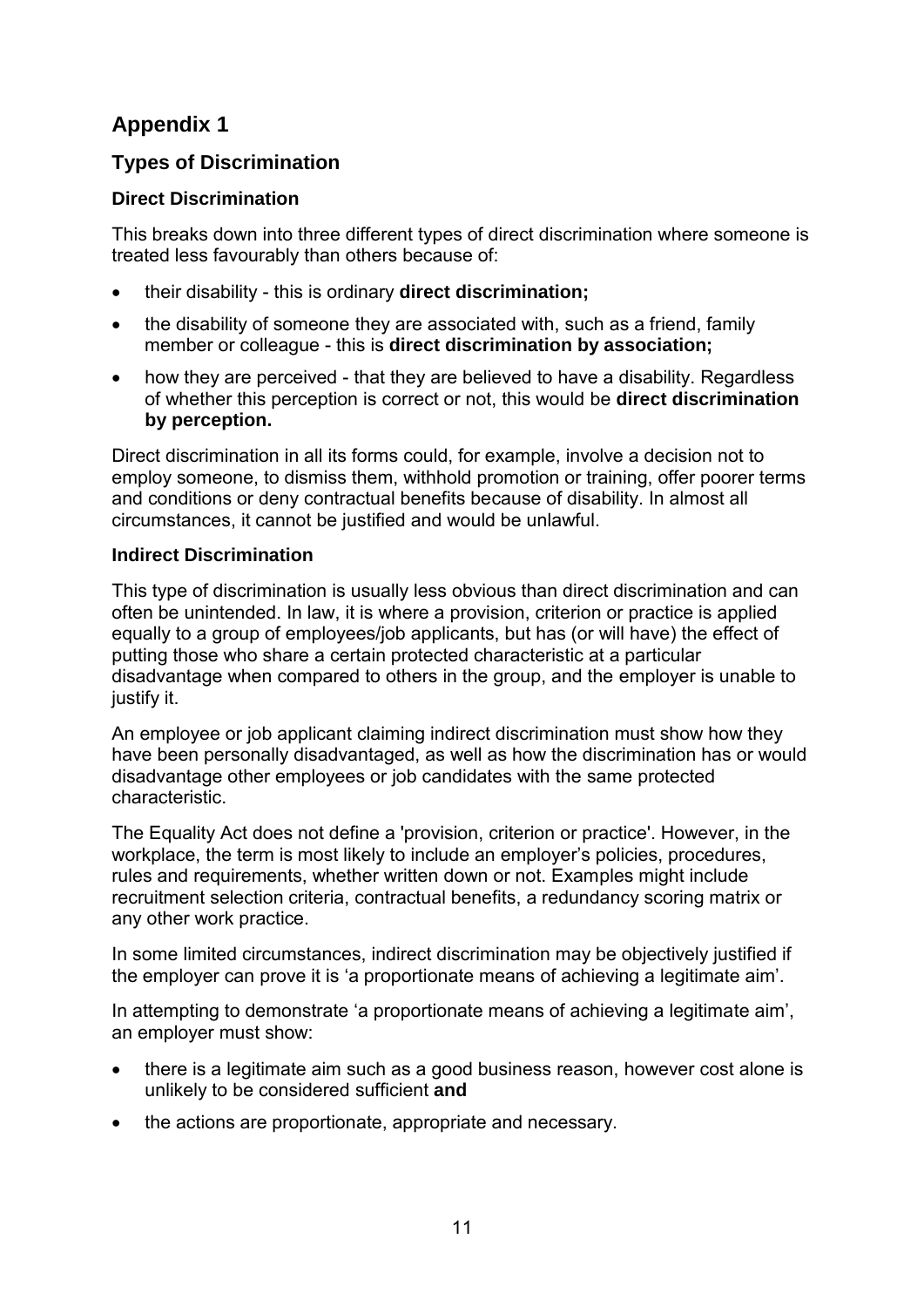Both points apply in justifying 'a proportionate means of achieving a legitimate aim', not just one of them.

An employer should also consider if there is another way to achieve the same aim which would be less discriminatory, and be able to show that it has been fair and reasonable, and looked for a less discriminatory alternative.

The process of determining whether discrimination is justified involves weighing up the employer's need against the discriminatory effect on the employee and group of employees with the protected characteristic - in this case, disability. Employers should scrutinise closely whether any discriminatory act, policy, procedure or rule can really be justified, and whether there is another way of achieving the same aim which would be less discriminatory.

#### **Harassment**

Harassment is defined as 'unwanted conduct' and must be related to a relevant protected characteristic - in this case, disability. It must also have the purpose or effect of violating a person's dignity or creating an intimidating, hostile, degrading, humiliating or offensive environment for that individual. This can include bullying, nicknames, threats, intrusive or inappropriate questions, excluding someone (ignoring, not inviting someone to meetings or events etc) or insults. It can be verbal, written or physical. Also, unwanted jokes and/or gossip which the employee finds offensive can be harassment, and to say they were 'banter' is no defence.

Also, it is possible for an employee to make a complaint of harassment where they are not on the receiving end of the conduct, but witness it and it has a negative impact on their dignity at work or the working environment. The employee making a complaint of harassment in this situation would not need to have the same disability as the colleague who is being harassed, or any disability.

#### **Victimisation**

Victimisation is when an employee suffers what the law terms a 'detriment' something that causes damage, harm, or loss - because of:

- making an allegation of discrimination, and/or
- supporting a complaint of discrimination, and/or
- giving evidence relating to a complaint about discrimination, and/or
- raising a grievance concerning equality or discrimination, and/or
- doing anything else for the purposes of (or in connection with) the Equality Act 2010.

An employee is protected under the Equality Act if they make, or support, an allegation of victimisation in good faith - even if the information or evidence they give proves to be inaccurate. However, an employee is not protected if they give, or support, information or evidence in bad faith - in other words, maliciously.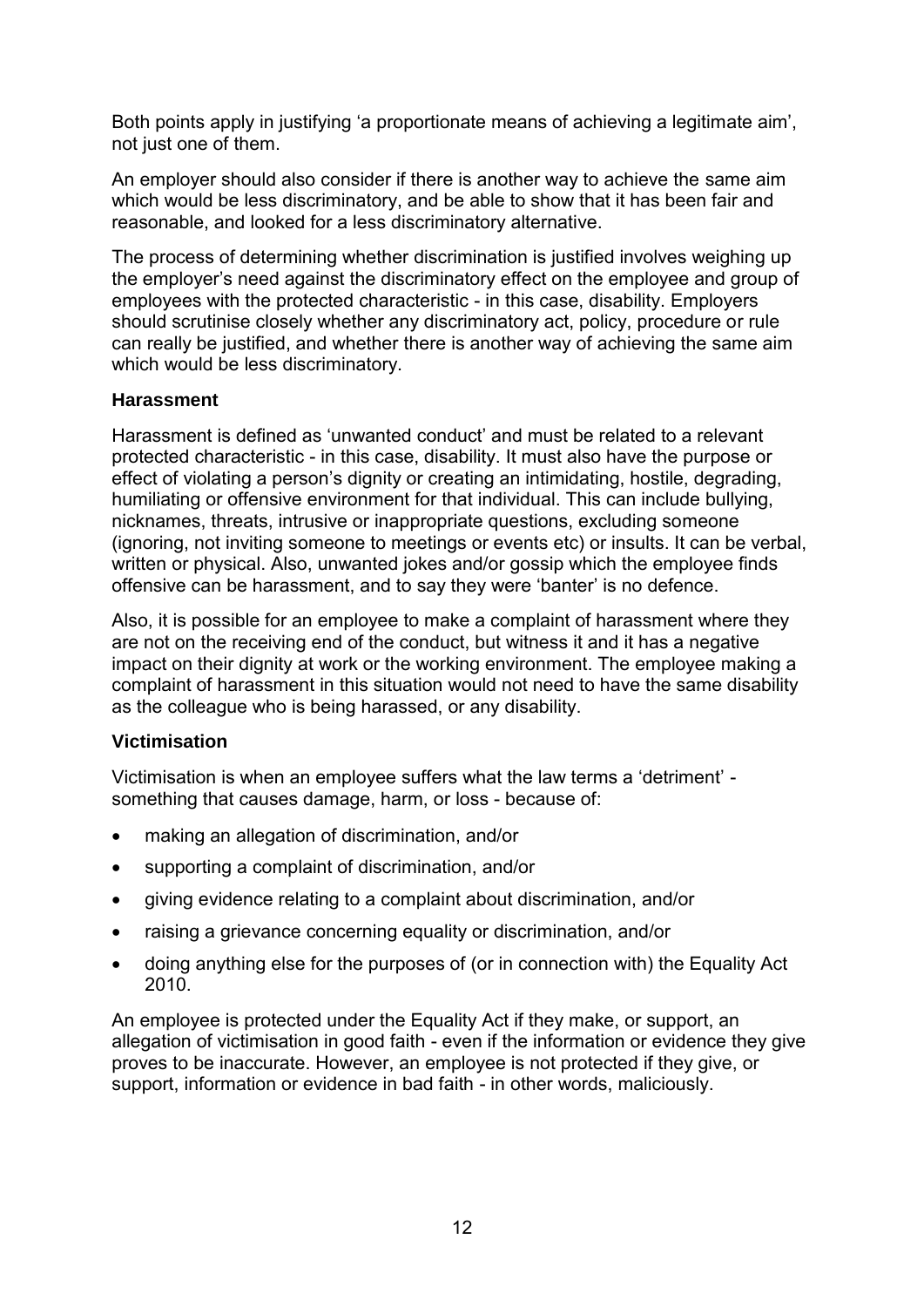#### **Discrimination Arising from Disability**

The Equality Act also protects an employee from what the law terms 'discrimination arising from disability' - this is where they are treated unfavourably, not because of the disability itself, but because of something linked with their disability. The disabled person claiming this type of discrimination does not have to compare their treatment to how someone else is treated.

Examples of something connected with a disability might include:

- absence from work because of illness;
- problems with movement;
- difficulties with reading, writing, talking, listening or understanding.

#### **Failure to Make Reasonable Adjustments**

Failure to make 'reasonable adjustments' is one of the most common types of disability discrimination. A 'reasonable adjustment' is a change or adaptation to the working environment that has the effect of removing or minimising the impact of the individual's impairment in the workplace so they are able to undertake their job duties, or apply for a job, without being at a disadvantage.